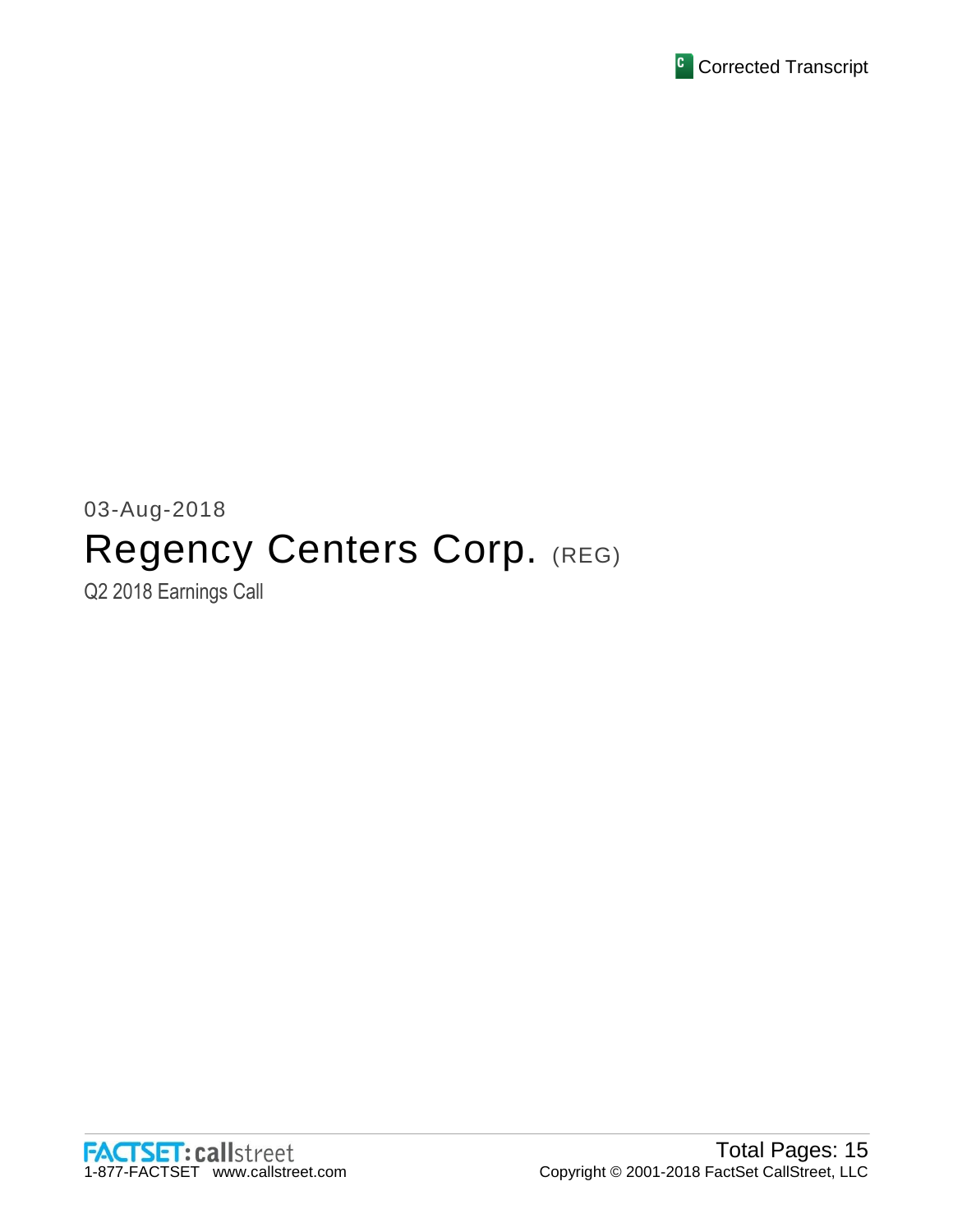# **CORPORATE PARTICIPANTS**

Laura J. Clark *Vice President of Capital Markets, Regency Centers Corp.*

Martin E. Stein *Chairman & Chief Executive Officer, Regency Centers Corp.*

James D. Thompson *Executive Vice President-Operations, Regency Centers Corp.* Daniel M. Chandler *Executive Vice President-Investments, Regency Centers Corp.*

Lisa Palmer *President & Chief Financial Officer, Regency Centers Corp.*

Michael Mas *Managing Director of Finance, Regency Centers Corp.*

# **OTHER PARTICIPANTS**

Jeremy Metz *Analyst, BMO Capital Markets (United States)*

Katy McConnell *Analyst, Citigroup Global Markets, Inc.*

Craig Richard Schmidt *Analyst, Bank of America Merrill Lynch*

Richard Hill *Analyst, Morgan Stanley & Co. LLC*

Michael W. Mueller *Analyst, JPMorgan Securities LLC*

Chris R. Lucas *Analyst, Capital One Securities, Inc.*

# **MANAGEMENT DISCUSSION SECTION**

**Operator**: Greetings and welcome to Regency Centers Second Quarter 2018 Earnings Call. At this time, all participants are in a listen-only mode. A question-and-answer session will follow the formal presentation. [Operator Instructions] As a reminder, this conference is being recorded.

......................................................................................................................................................................................................................................................

......................................................................................................................................................................................................................................................

I would now like to turn the conference over to your host, Laura Clark, Vice of President, Capital Markets. Thank you. You may begin. ......................................................................................................................................................................................................................................................

# Laura J. Clark

*Vice President of Capital Markets, Regency Centers Corp.*

Good morning, and welcome to Regency's second quarter 2018 earnings conference call. Joining me today are Hap Stein, our Chairman and CEO; Lisa Palmer, our President and CFO; Mac Chandler, EVP of Investments; Jim Thompson, EVP of Operations; Mike Mas, Managing Director of Finance; and Chris Leavitt, SVP and Treasurer.

I would like to begin by stating that we may discuss forward-looking statements on this call. Such statements involve risks and uncertainties. Actual future performance, outcomes and results may differ materially from those expressed in forward-looking statements. Please refer to our filings with the SEC, which identify important risk factors that could cause actual results to differ from those contained in forward-looking statements.

On today's call, we will also reference certain non-GAAP financial measures. We've provided a reconciliation of these measures to their comparable GAAP measures in our earnings release and financial supplement, which can be found on our Investor Relations website. Hap?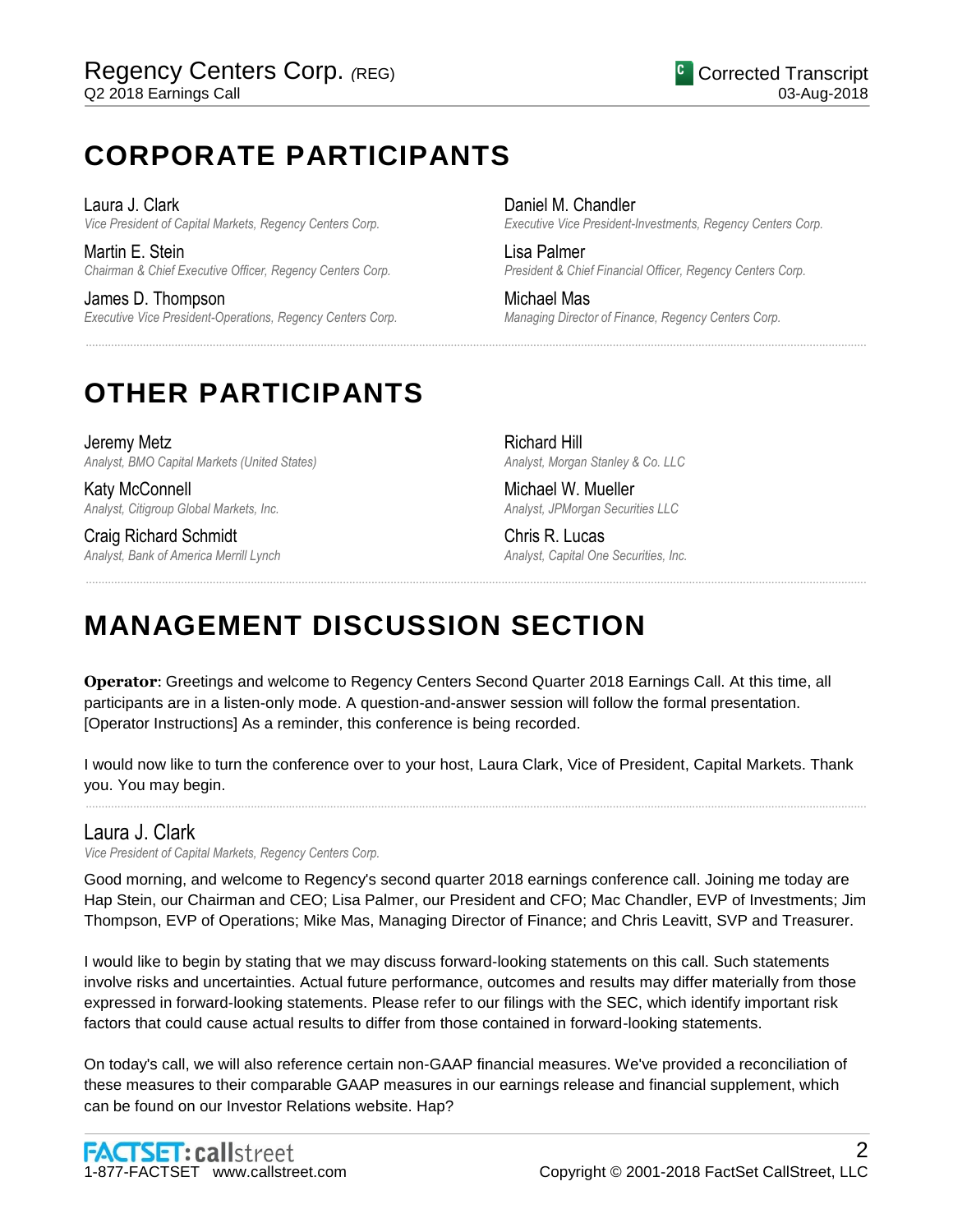# Martin E. Stein

*Chairman & Chief Executive Officer, Regency Centers Corp.*

Thanks, Laura. Good morning, everyone. Fundamentals in the shopping center business continue to be healthy, demonstrated by another quarter of solid results from our preeminent national portfolio. That said, we remain keenly aware of the changes occurring across today's retail landscape. Retailers have always faced a constant need to remain relevant through experience, through merchandise, through service and through value. The current environment is no different and the best grocers and retailers are not standing still. They are focused on meeting the evolving needs of today's consumer by allowing customers to choose how, where and when they will shop.

A physical store presence remains a critically important channel where retailers connect and service their customers. The best-in-class operators are looking for stores in high-quality shopping centers that are located close to the customers. Regency's top grocers and retailers, including Publix, Kroger, Whole Foods, TJX, Ulta, Panera and Orangetheory Fitness, to name a few, are addressing the evolving landscape through significant investments in technology, in experience, in price, and in many cases significant store expansions.

Regency's strategic advantages position the company to not only meet the changes occurring in today's retail environment, they will enable us to consistently grow shareholder value in the future. These unequaled advantages include a national portfolio that is distinguished in terms of its size, its breadth and its quality, well merchandised and well-conceived shopping centers located in dense in-fill trade areas, and neighborhoods with commute with substantial purchasing power that are must have shopping centers for successful and expanding retailers.

A best-in-class national platform teams located in our target markets throughout the country bringing market knowledge and expertise for value creation from asset management, development and redevelopment. A fortress balance sheet and disciplined capital allocation strategy and, most important of all, a deep and talented team that is guided by Regency's special culture. This proven formula will allow us to sustain same property NOI growth by 3% and earnings and dividend growth by an average of 5% to 7%. And these should generate sector-leading shareholder returns over the long term.

......................................................................................................................................................................................................................................................

Jim?

# James D. Thompson

*Executive Vice President-Operations, Regency Centers Corp.*

Thanks, Hap. Core fundamentals were gratifying with second quarter same property NOI growth of 4.2% and occupancy at 95.5%. It is important to note that base rent was the lion's share of this contributing 3.5% growth for the quarter. Retailers continue to behave rationally and deliberately and are focused on leasing space in welllocated centers. We think this constructive behavior is a positive for our business and while recognizing today's changing landscape, our teams continue to have success as we focus on merchandising with best-in-class tenants, maximizing net effective rent over the term and minimizing downtime.

Our superior portfolio quality is evidenced in the recent outcomes of the Toys "R" Us bankruptcy. As you may recall, we had minimal exposure to Toys with only five leased spaces. To date, one of the centers has been sold, one box was assumed by another retailer at auction where we experienced zero downtime, one has already been re-leased, and we're actively engaged in discussion with multiple tenants including HomeGoods, Trader Joe's and Publix for the two boxes we acquired at auction. Overall, retail bankruptcies have been lower than anticipated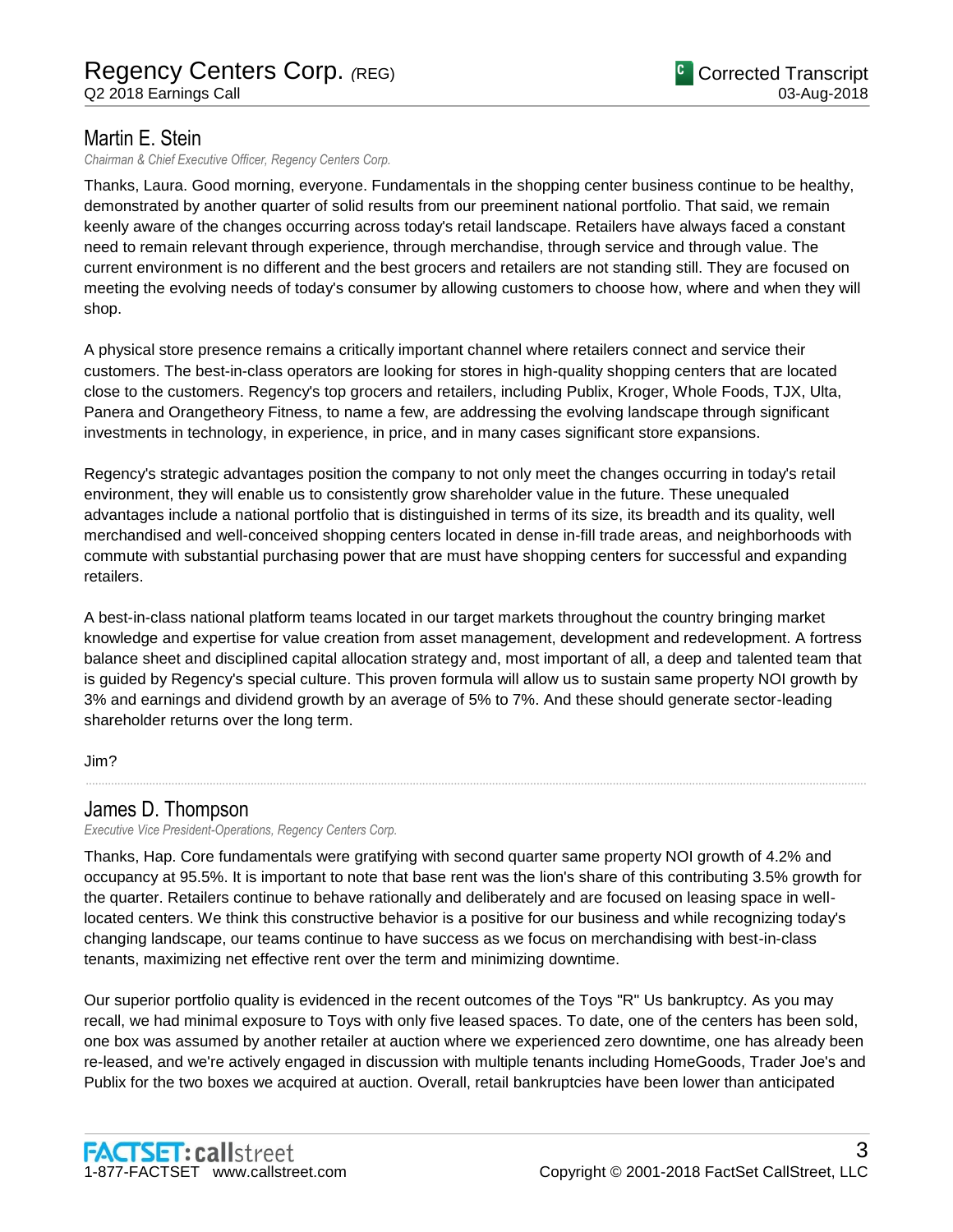today leading to solid performance and our raise in same property NOI growth expectations for the year, which Lisa will discuss in more detail.

Turning to operating performance, year-to-date rent spreads, while still healthy, are moderating a bit due to a couple of factors. First, we have a robust redevelopment pipeline, which Mac will talk more about next, where we are proactively creating flexibility to execute on accretive investments to drive future NOI growth and value creation. This means that sometimes we will execute flat or negative growth renewal deals in return for shorter lease terms or termination and relocation rights, which give us the ability to control our real estate for development in the future.

Second, renewing or replacing below market anchor leases after expiration can often have significant impact on lease spreads. In the first half of the year, we had a lack of legacy anchor leases come back to us, but as we look to the second half, we have several opportunities to bring these valuable spaces to market rents. More importantly, we've had great success including embedded annual rent increases in our leases and, over the last four years, have averaged 2.5% contractual increases on nearly 90% of our shop deals we've executed. This effort is certainly reflected in our strong same property NOI and cash flow growth over the last several years. Mac?

......................................................................................................................................................................................................................................................

# Daniel M. Chandler

*Executive Vice President-Investments, Regency Centers Corp.*

Thank you, Jim. The investment environment for institutional-grade shopping centers is stable and there continues to be solid demand, particularly for the highest quality properties where a diverse array of buyers continues to drive pricing.

On the selling side, we've seen adequate buyer pool for our commodity centers. These buyers are seeking solid growth and have access to debt financing. To date, we have closed on \$143 million of dispositions at an average cap rate of 7.9%. Pricing on these transactions has met expectations and we have a visible pipeline to achieve our disposition plan of \$275 million for 2018.

Consistent with past years, we typically sell 1% to 2% of our asset-base annually. The proceeds combined with free cash flow are reinvested into value-add developments and redevelopments, premier acquisitions with superior growth prospects or our own stock when pricing is compelling and tax gains are manageable. We believe this perpetual enhancement to our portfolio uniquely fortifies our NOI growth rate.

Turning to development and redevelopment, we are making impressive progress with our in-process pipeline, leasing velocity is strong and rents are meeting or exceeding expectations. Case in point, we recently completed our Chimney Rock development located in affluent Somerset County, New Jersey. This \$71 million investment is anchored by Whole Foods, Nordstrom Rack and Saks Off 5TH. We are pleased to report that the center is 97% leased with retail sales exceeding tenant expectations.

As we've discussed previously, new ground up development opportunities that meet our high standards and disciplined strategy remain challenging to source. Fortunately, Regency's preeminent portfolio is full of redevelopment opportunities that are being mined by our talented development team. The following is an update of just a few of our near-term prospects. The Abbott, a true iconic property located in the heart of Harvard Square should start by year end. All approvals have been attained to allow the transformation of our three historic buildings into one integrated retail office flagship.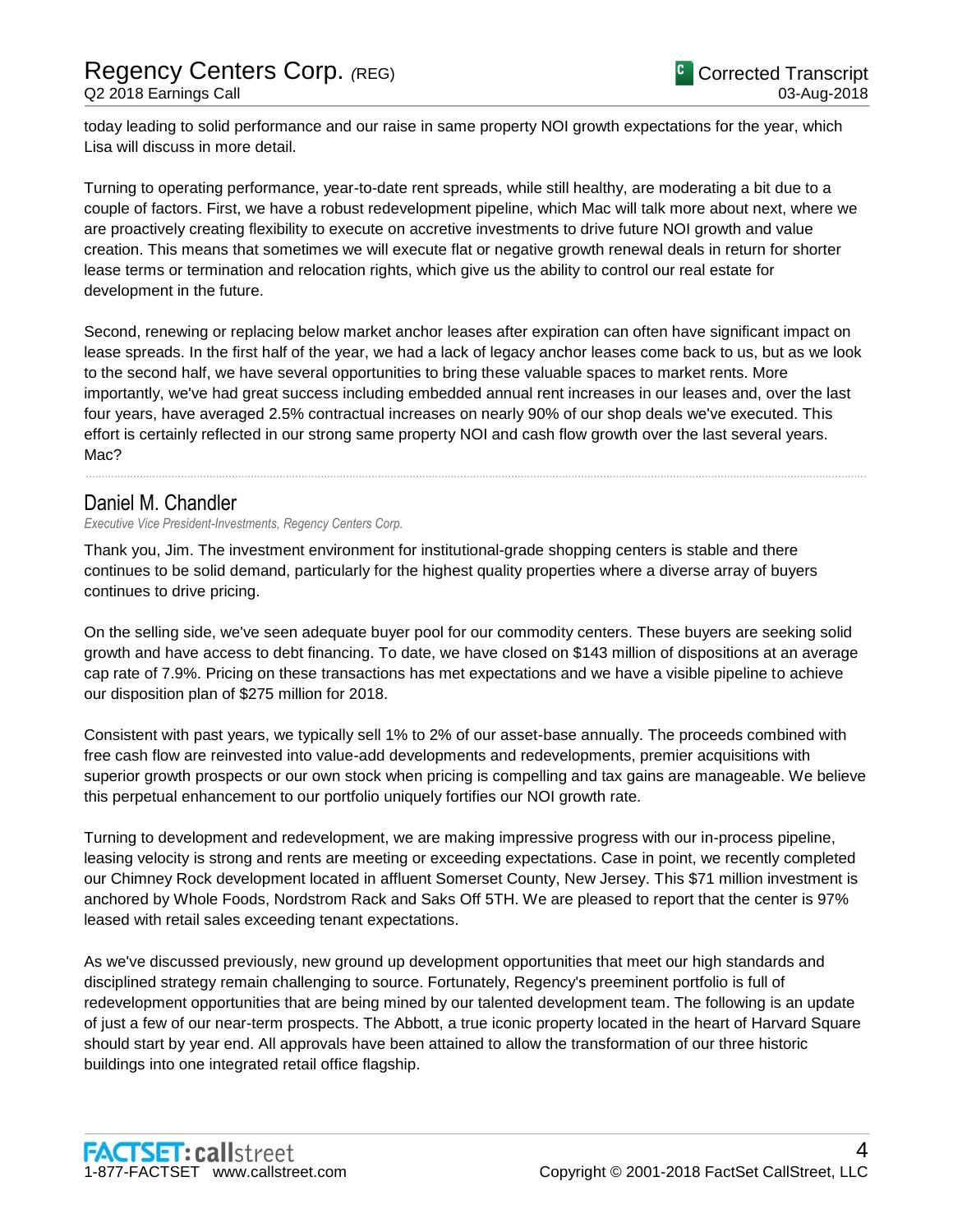Next is the redevelopment of our mid-rise building at Market Common Clarendon, in Arlington. We intend to modernize and expand this 1960s era building into a new state-of-the-art four-level structure with dynamic ground floor retail fronting Wholefoods. Preleasing interest has been strong including the execution of a full floor lease with a luxury fitness club which will serve as another exciting draw for the entire project.

Located in Bethesda, Westwood Shopping Center is another exciting infill redevelopment opportunity. The first phase will consist of approximately 150,000 square feet of neighborhood retail, anchored by a top performing giant, 200 units of apartments, and 75 for-sale townhomes. We have strong interest in the residential components where Regency plans to partner with best-in-class co-developers to create an integrated project that will draw from this affluent trade area.

These three redevelopments are all projected to start within the next 12 months with an aggregate cost of approximately \$170 million, and will generate an average incremental return of 8%. These are just a few examples of the kinds of compelling value-add opportunities which our portfolio and platform affords. Our experienced team is excited by the many opportunities in the pipeline, and we have visibility to exceed a \$1 billion of development and redevelopment starts and deliveries over the next five years. Lisa?

......................................................................................................................................................................................................................................................

# Lisa Palmer

*President & Chief Financial Officer, Regency Centers Corp.*

Thank you, Mac. And good morning, everyone. We had another impressive quarter of same property NOI growth that was primarily driven by base rent. As Jim said, base rent growth contributed 3.5% for the quarter, and 3.7% year-to-date, a reflection of the strength of the portfolio with healthy embedded rent steps, as well as the result of accretive asset management and redevelopments.

This strong performance through the first half of the year combined with less tenant fallout than we originally projected, allowed us to raise our expectations around same property NOI growth. We have removed the potential for finishing in the bottom half of our previous range, and now expect to finish the year at 2.75% to 3.25%.

As we've communicated previously, we will experience a deceleration in the back half of the year with same property growth in the low 2% range for both the third and fourth quarters. Timing and the lumpiness of certain NOI line items are the primary factors as our guidance range does include very healthy base rent growth of 3% plus through the remainder of the year.

I think it would be helpful to take a minute and walk you through the primary drivers of this deceleration. First, we expect recovery rates to normalize through the back half of the year and end the year in line with 2017 levels. Second, as Jim mentioned, while we are making great progress on the Toys boxes that we acquired out of bankruptcy, we will experience downtime in the third and fourth quarters. Third, we're going up against tough comps as we completed the major redevelopment of Serramonte in the fourth quarter of last year. And finally, the timing of other income was front-end loaded this year versus last.

As we look through these timing impacts to growth in the second half of 2018, I'd like to reiterate that base rent growth is on track to remain above 3% in both the third and fourth quarters.

Turning to earnings; we have modestly increased our NAREIT FFO and Operating FFO guidance ranges incorporating the better performance through the second quarter driven by same property NOI growth. And as a reminder, Operating FFO eliminates non-comparable one-time items as well as certain non-cash accounting items like straight line rent and above and below market rent amortization. And I also think it's important to remind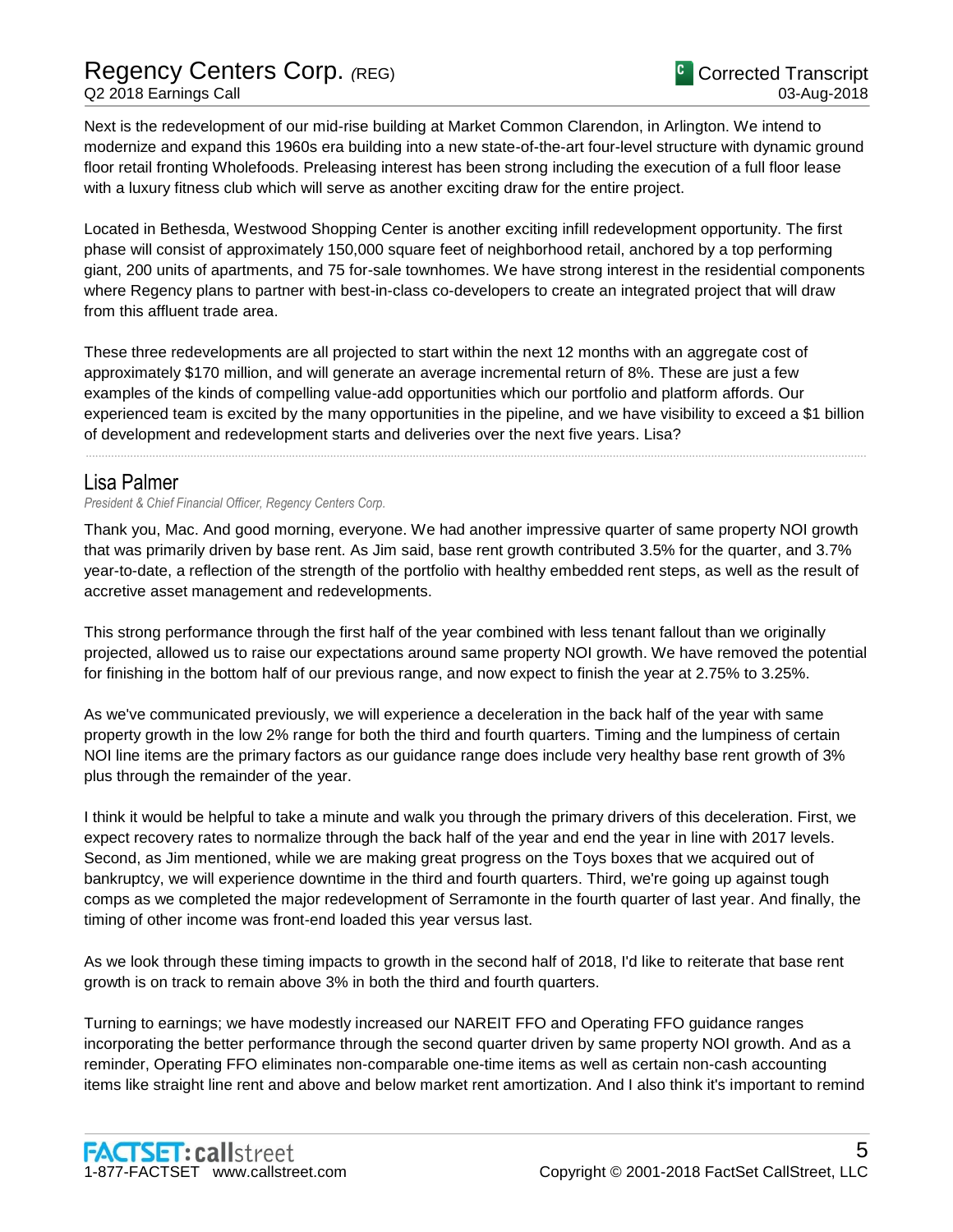you that these non-cash items are expected to total \$54 million this year, which at the midpoint – it's \$54 million at the midpoint which is \$0.32 per share.

Before turning the call over for questions, I would like to quickly touch on the new lease accounting rule that will go into effect in 2019. Many of you are aware that this accounting change will impact the way REITs will recognize certain internal leasing costs. Some of these costs have been capitalized with leasing activity, but after adopting the new standard next year, these internal costs will need to be expensed.

We anticipate the impact to be in the range of \$0.06 to \$0.07 per share on 2019 earnings. And while this will impact reported earnings, it does not impact AFFO or cash flow and we do not have any intention of allowing this accounting change, which doesn't have a true economic impact on the business, to influence our structure or compensation strategies.

......................................................................................................................................................................................................................................................

That concludes our prepared remarks and we now welcome your questions.

# **QUESTION AND ANSWER SECTION**

**Operator**: Thank you. At this time, we'll be conducting a question-and-answer session. [Operator Instructions] Our first question is from Jeremy Metz with BMO Capital Markets. Please proceed with your question.

......................................................................................................................................................................................................................................................

**Jeremy Metz**<br>Analyst, BMO Capital Markets (United States) *Analyst, BMO Capital Markets (United States)* Q

Hey, good morning. Question for Mac here just in terms what you've been selling and you've sold post the quarter, are you seeing any shifts in pricing or bidding pools, maybe a little color on the market? And then including the stuff you sold out in the quarter, you're around the \$150 million of sales. This leaves you another \$125 million, \$130 million to go to reach your guidance. You still assume a mid-7.5% cap rate. You've sold that at about an 8% here. So that implies that this next level will be closer to 7% cap. Is that fair and maybe you can just give some color on those assets and what's driving that better pricing maybe it's just simply better assets?

......................................................................................................................................................................................................................................................

## Daniel M. Chandler

*Executive Vice President-Investments, Regency Centers Corp.* A

Sure thing, Jeremy. On the first half, I'd say the one change we have noticed is it does appear within our personal assets that we're selling and in the marketplace that once buyers and sellers are agreeing on price that transactions are closing. There's certainly a higher degree and a higher level of certainty that is improved really in the last 60 day, 90 days. So it seems like assets are clearing and we found that to be the case.

Your question on what's remained to be sold, we feel confident that we'll meet our objectives for the year of \$275 million. We've got about \$60 million in contracts that we're negotiating. And for the remainder of that, some properties are on the market and some we're preparing to take to market. But we feel overall that blended number is still in line with that plus or minus 7.5%.

So what's to be sold? It's a mix of some smaller properties and some bigger properties but in general it needs that same strategy of typically non-strategic assets, often those have lower growth profiles but they're good assets and we found a lot of activity there and probably more buyers who are putting forth credible offers than we've seen recently. So we're confident in seeing that.

......................................................................................................................................................................................................................................................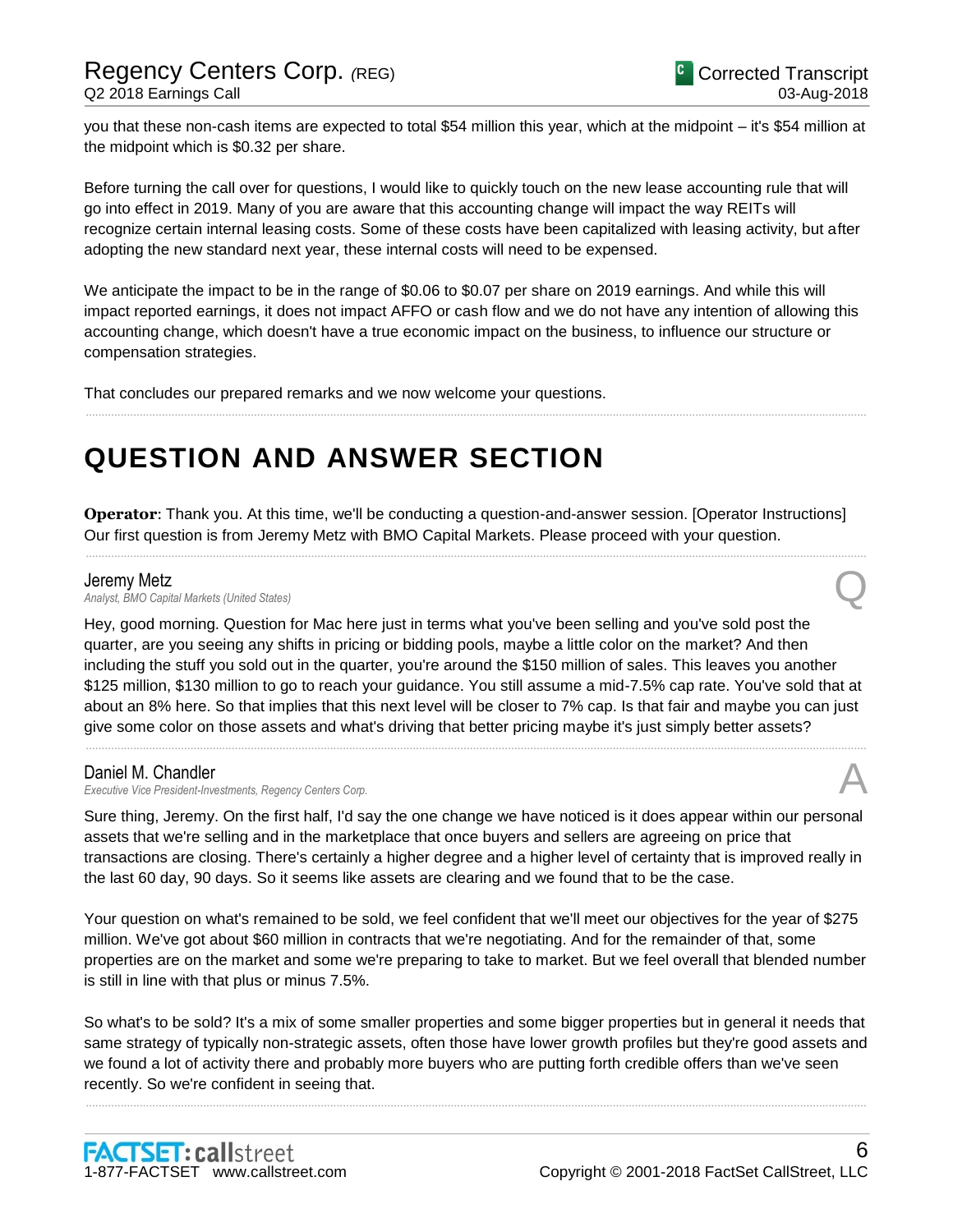**Jeremy Metz**<br>Analyst, BMO Capital Markets (United States) *Analyst, BMO Capital Markets (United States)* Q

Great. Thanks. And following on your remarks at the start of the call about the best grocers not standing still, can you talk a little bit about what you're seeing here in terms of grocers thinking more creatively about future space needs and formats in your discussion and then you've obviously done a number of deals with Whole Foods. Are you seeing any sort of increased activity or interest from them to expand further or try new formats post the merger?

......................................................................................................................................................................................................................................................

# Martin E. Stein

*Chairman & Chief Executive Officer, Regency Centers Corp.* A

I'll start and then Mac will probably add. Whole Foods has been much more active since the closing of the – with Amazon. Their store formats are very similar to what they've been in the past. From a size standpoint, I mean, we're still seeing typical Publix store in the 50,000 square foot range, Kroger in the 100,000 square foot range, the Wegmans that we're opening up in Raleigh and in Washington D.C. are 100,000 plus square foot range. We are seeing a number of the grocers that are trying to fit into more dense infill locations. They'll show more flexibility. But as far as any major changes to the formats, we're not seeing that. You know obviously we've read a lot about some of the moves that we all have that Kroger has made as far as the partnership with Ocado, et cetera So there's a lot of investment in technology, investment in click and collect. And I think they are attacking the business on all fronts and once again in many cases that also involves adding new bricks-and-mortar stores. Mac, you want to add anything?

# Daniel M. Chandler

*Executive Vice President-Investments, Regency Centers Corp.* A

Yeah. I think there is a premium placed on location as opposed to prototype and it appears that grocers are being slightly more flexible than before in terms of size, sort of plus or minus 5,000 feet to 10,000 feet. But they really value that location that lead to the customers and there are many opportunities that they're looking at and we like what we see.

......................................................................................................................................................................................................................................................

# Martin E. Stein

*Chairman & Chief Executive Officer, Regency Centers Corp.* A

And they want to make sure they have adequate space to provide experience, which I think they feel is a key differentiating factor.

......................................................................................................................................................................................................................................................

# Jeremy Metz

*Analyst, BMO Capital Markets (United States)* Q

Okay. And last one from me just to spread it around here, Jim, you talked about some shorter term deals or giving more to get more rights here. If I look at your renewals in the quarter, activity wise, it's pretty consistent. But if I look at the leasing strategy, it was a little lower and then if you look at the TIs those are almost double your more or less normal spend. So, is this simply a reflection of what you were alluding to or maybe there is a few larger deals driving these metrics and any color there?

......................................................................................................................................................................................................................................................

# Daniel M. Chandler

*Executive Vice President-Investments, Regency Centers Corp.* A

Jeremy, I think as far as the capital spend goes, I think it's mostly a timing issue. And I think if you look at a year in or annualized basis, we're going to be in the 10% to 11% of total NOI on total CapEx spend, which is where we've been.



03-Aug-2018

Corrected Transcript







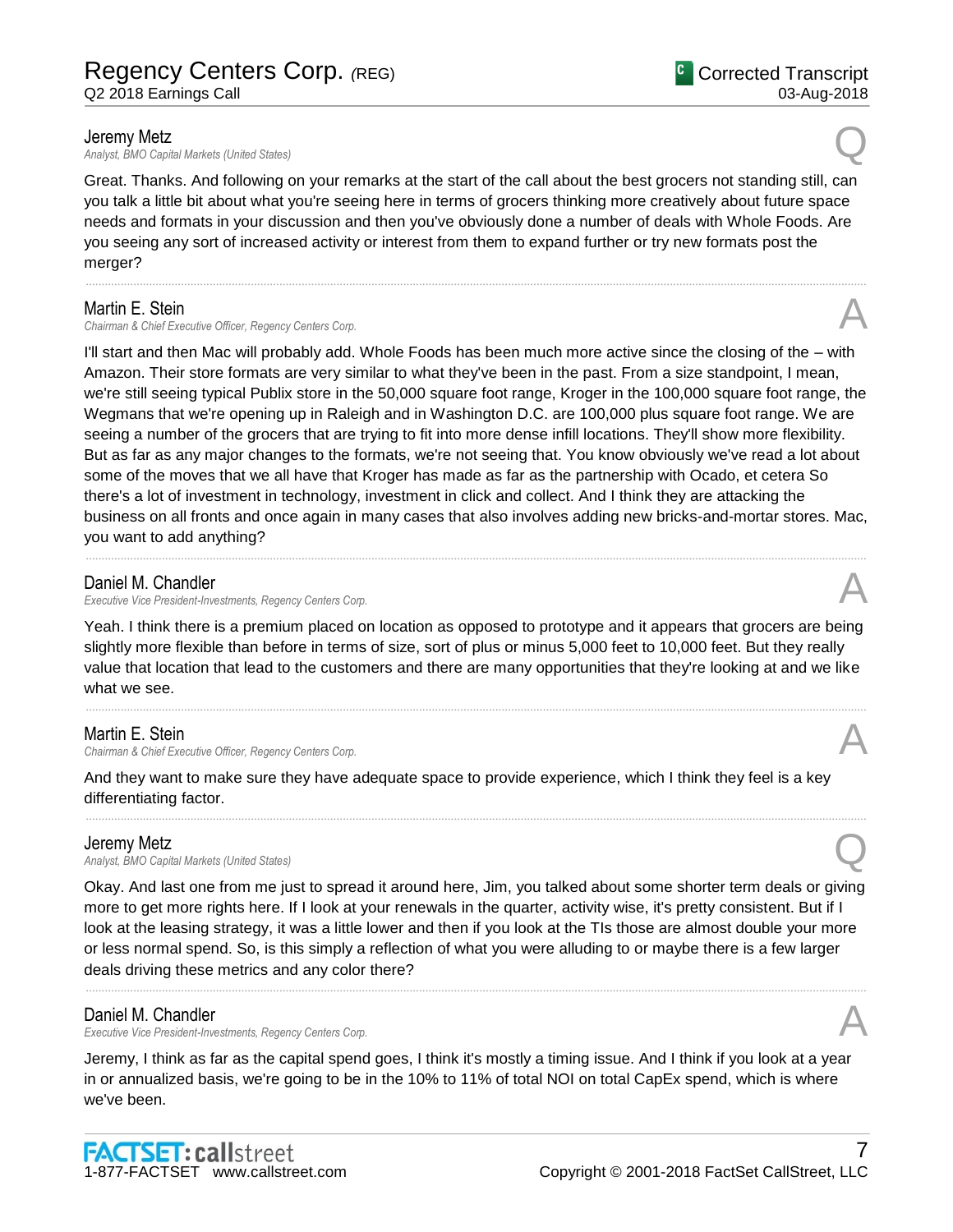I think, as to growth, we had a smaller pool of anchor opportunity. We think, in the second half, we'll have more opportunity to recapture some of those legacy anchor deals and bring them to market. One example of that is we just executed a lease with Publix down in Tampa to backfill a Walmart store and that we took that rent from \$4 to \$16 per square foot deal. So, again, I think at the end of the day, we think we'll be on the spread side in the highsingle digit, which is consistent with our strategic plan.

......................................................................................................................................................................................................................................................

# Martin E. Stein

*Chairman & Chief Executive Officer, Regency Centers Corp.* A

And our net effective rents are mid-double digits like 15-plus percent. And I'd also say and I don't want to come across as being defensive here, but it is interesting to note that, over the last five years, Regency's rent growth appears to be middle of sector. However, over the last five years, our NOI growth is the top of the sector and its things like embedded rent growth that's getting us there and less exposure to some of the bankruptcies and tenant failures.

So you've got to add it all together. And it is hard comparing comparability both internally, year-to-year on what spaces may come up, what we consider for rent growth and what others in the sector may. So, we feel really good, as Jim said, about our increase in net effective rents. As Lisa indicated, base rent should increase by over 3% for the second half of the year. We're on track to do that and continuing to achieve 3% NOI growth for the foreseeable future.

......................................................................................................................................................................................................................................................

### Lisa Palmer

**President & Chief Financial Officer, Regency Centers Corp.** 

Hap said that so well. I hate adding something a little bit more like detail and granular, but I don't, Jeremy, if you're referring to page 19 disclosure in our supp where we have our TIs, just want to remind you, we had the new disclosure last quarter and, when we did disclose it, we told you that it was at an abnormally low level. So, I believe for new leases, our total spend was in the \$16 a foot range, and just wanted to even remind you then that that would not be – that was abnormal, and that wouldn't be the case going forward, and we'd be more in the \$30 to \$40 per square foot range, which is where we were this quarter.

......................................................................................................................................................................................................................................................

......................................................................................................................................................................................................................................................

......................................................................................................................................................................................................................................................

## Jeremy Metz

*Analyst, BMO Capital Markets (United States)* Q

Appreciate it.

**Operator**: Our next question comes from Christy McElroy with Citigroup. Please proceed with your question.

## Katy McConnell

*Analyst, Citigroup Global Markets, Inc.* Q

Good morning. This is Katy McConnell on for Christy. Since one of your recent dispositions had a former Toys box, can you talk about how buyers are underwriting box vacancies or even just at risk tenant exposure when evaluating specific centers today?

......................................................................................................................................................................................................................................................

## Daniel M. Chandler

*Executive Vice President-Investments, Regency Centers Corp.* A

Sure. I'd be happy to. For that particular asset, this was pretty unusual. So, what we did is, we actually gave this buyer some time to actually find a replacement tenant and they did, and it allowed us to maximize our price,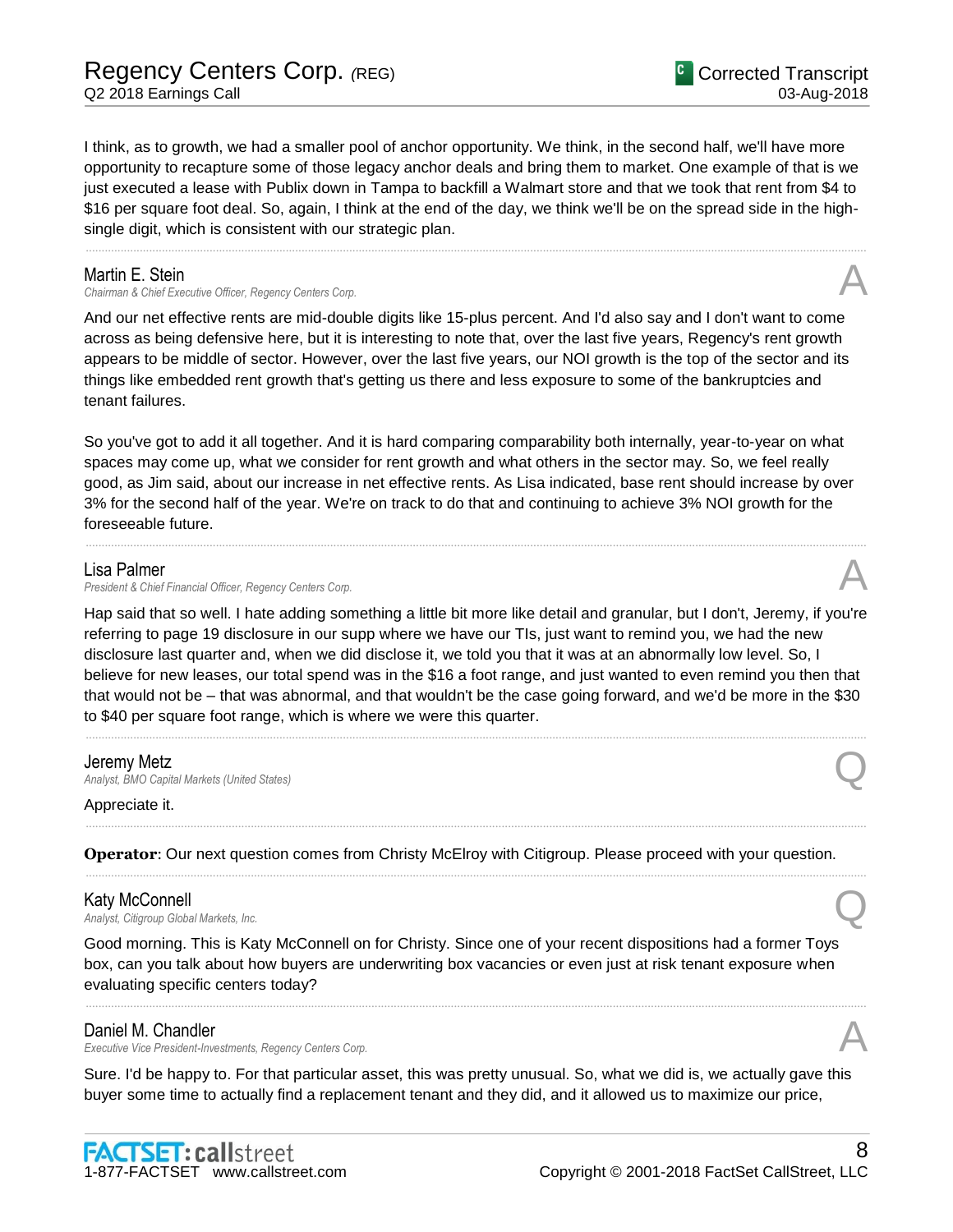# Regency Centers Corp. *(*REG)

Q2 2018 Earnings Call

Corrected Transcript 03-Aug-2018

allowed them to pay more for it, and they were actually able to get a tenant, get a real estate committee approval and get a lease in hand, and we thought that was a win-win on both sides, so they backed filled it with a Burlington, and in every case it is different case by case as to how acquirers are back-filling boxes, but we thought that was a smart strategy that worked out well for us, but that's how that happened.

......................................................................................................................................................................................................................................................

## Martin E. Stein

*Chairman & Chief Executive Officer, Regency Centers Corp.* A

And it is indicative though that the buyers today are more discerning, they're more risk averse, but I think this is also indicative that even though we're selling based upon non-strategic lower growth profile, these are still pretty decent assets that we're targeting for sale, and they're not out of the middle or the top part of our portfolio.

......................................................................................................................................................................................................................................................

......................................................................................................................................................................................................................................................

......................................................................................................................................................................................................................................................

......................................................................................................................................................................................................................................................

# Katy McConnell

*Analyst, Citigroup Global Markets, Inc.* Q

Okay. Great. Thank you.

Martin E. Stein *Chairman & Chief Executive Officer, Regency Centers Corp.* A

Thank you.

**Operator**: Our next question comes from Craig Schmidt with Bank of America. Please proceed with your question.

# Craig Richard Schmidt *Analyst, Bank of America Merrill Lynch* Q

Thanks. Good morning. Is the higher construction cost impacting future redevelopment yields, some of the things that you addressed happening going forward? ......................................................................................................................................................................................................................................................

Daniel M. Chandler

*Executive Vice President-Investments, Regency Centers Corp.* A

I would say that the current projects that we have and imminent projects, we have priced in the construction increases that we're all seeing out there. And this isn't a new phenomenon; this has been going on for the last couple of years. As you get further out two to three years, it is harder to project construction cost, but most in the industry think that these last two years are abnormally high and construction costs are going to start to moderate at some point and go back to traditional levels of inflation. But I wouldn't say that is a reason for our yields. It's a summation of income and cost, it's everything. And I think we've done a good job of managing that, you could tell by our in-process projects how they are coming in as underwritten and, I think, we do a lot of work and accurately forecast what our costs are.

......................................................................................................................................................................................................................................................

......................................................................................................................................................................................................................................................

# **Craig Richard Schmidt**<br>Analyst, Bank of America Merrill Lynch *Analyst, Bank of America Merrill Lynch* Q

Great. And then...

[indiscernible] (25:16)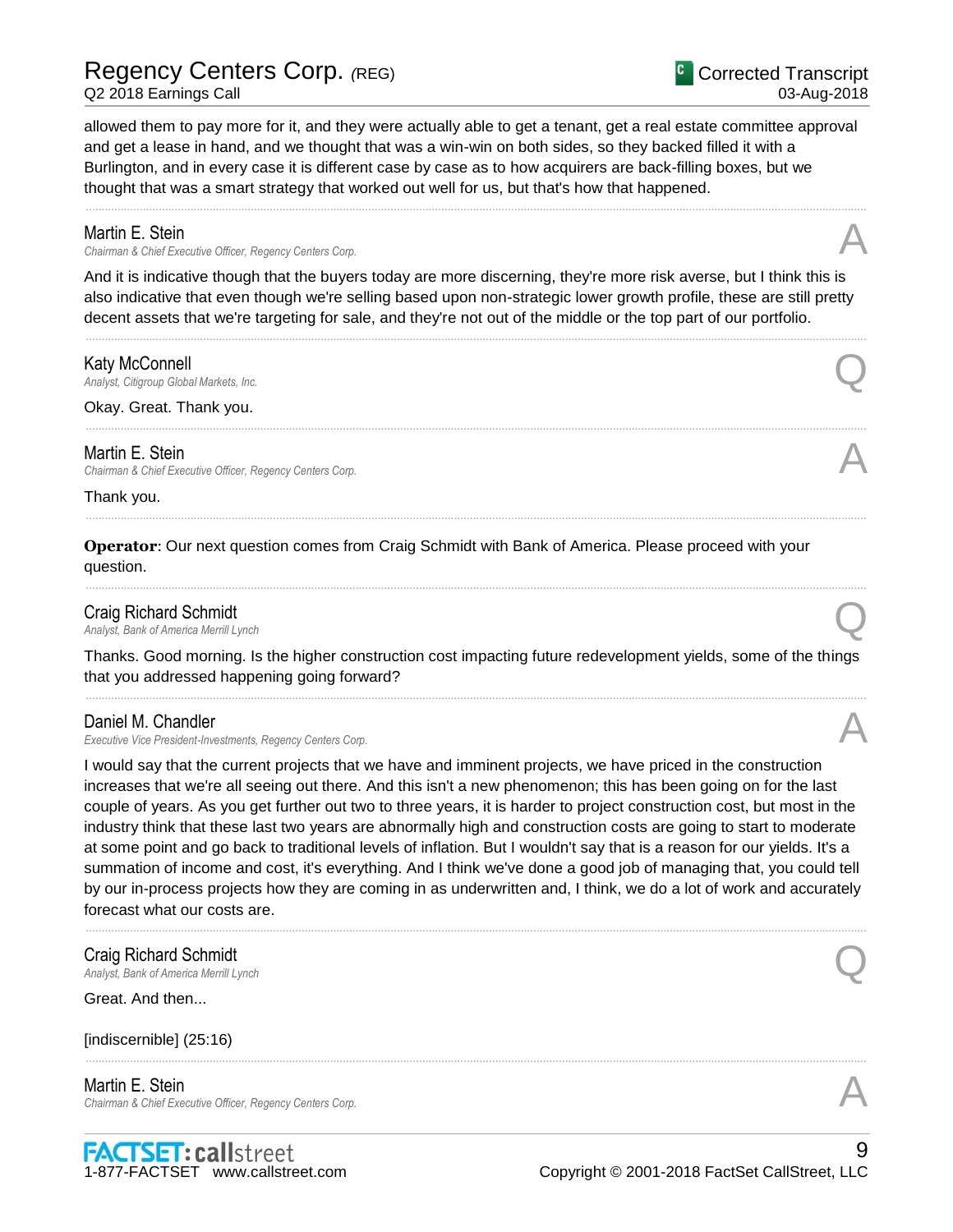...real, but the deals are still penciling out on a basis that make compelling sense.

# Craig Richard Schmidt

*Analyst, Bank of America Merrill Lynch* Q

Great. And then I believe in your presentation it says that nearly 20% of your tenant base is restaurants. Is that where you'd like to be or would you like to take it higher or possibly even lower?

......................................................................................................................................................................................................................................................

......................................................................................................................................................................................................................................................

## Daniel M. Chandler

*Executive Vice President-Investments, Regency Centers Corp.* A

20%, we've been kind of in the high-18% to 20% for a long time and that feels like the right space to be. I think it is a bit self-governing between anchor requirements and parking – reality in the ability to park to the customer. So we think that's kind of the sweet spot, and we like the place we are right there.

......................................................................................................................................................................................................................................................

......................................................................................................................................................................................................................................................

......................................................................................................................................................................................................................................................

......................................................................................................................................................................................................................................................

# Craig Richard Schmidt *Analyst, Bank of America Merrill Lynch* Q

Perfect. Okay. Thank you.

Lisa Palmer *President & Chief Financial Officer, Regency Centers Corp.* A

Thanks, Craig.

**Operator**: Our next question comes from Rich Hill with Morgan Stanley. Please proceed with your question.

**Richard Hill**<br>Analyst, Morgan Stanley & Co. LLC *Analyst, Morgan Stanley & Co. LLC* Q

Hey, good morning, guys. Hey, I wanted to come back to maybe some of your prepared remarks and maybe talk about the slowdown that is being implied by your same-store NOI guide. You guys have generally done a pretty good job of being cautious. So if you could just give me maybe a little bit more color on how you're thinking about that, is there anything specifically driving that, or is it just you wanting to be a little bit more cautious and make sure that you're really seeing signs of inflection before moving things even higher?

......................................................................................................................................................................................................................................................

# Lisa Palmer

**President & Chief Financial Officer, Regency Centers Corp.** 

Sure. And I will go right back to my prepared remarks and reference those. But, first, I want to start with – because this was also in my prepared remarks that we are seeing really solid base rent growth, which is the primary driver of our same-property NOI growth and that through the year is at 3.7% year-to-date.

We will see that come down slightly as a result of – again, in my prepared remarks, I mentioned the tougher comps on the completed redevelopments in the latter half of last year, but still north of 3%for the second – in both the third quarter and the fourth quarter. The fourth quarter, we're going to see even more of a slowdown because we have the major redevelopment of Serramonte coming on line with rent commencement then. So, we feel really good about the fact that we're going to have a full year with base rent growth north of 3%.

The other items, there are some timing issues involved with those and a big one is recovery income. So, the timing for CAM recoveries is really related more to last year. So, this year was much more typical. Last year, we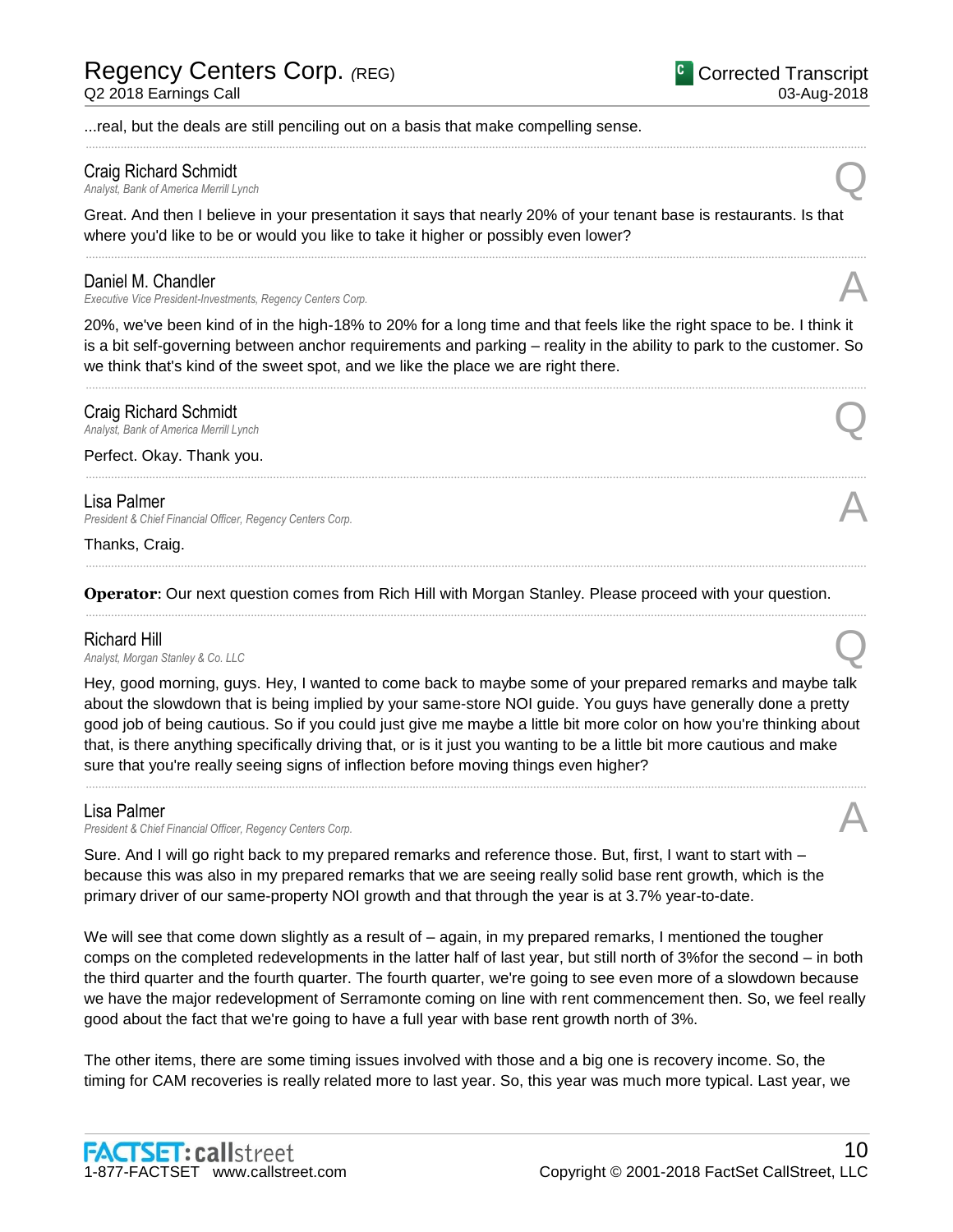had a major merger that we were integrating and the reconciliation timing was a little bit unusual for the year. So, we're seeing a little bit of a drag in the third quarter for that reason.

And then in the fourth quarter of this year, we will see a drag from real estate tax recoveries, if you will, and assessments and the recovery for the income for that. As we expected, when we merged with Equity One, we knew that our properties and, specifically, in certain states like California would be reassessed and those are coming in and they also go back to the date of the merger. So, it's a little bit of a double hit. So, in the fourth quarter, we're going to have a significant impact on same property NOI as a result of that. We recovered a lot of it, but we can't recover all of it. And then we have – other income was more front-end loaded in 2018 versus 2017, and they're the main drivers.

......................................................................................................................................................................................................................................................

......................................................................................................................................................................................................................................................

**Richard Hill**<br>Analyst, Morgan Stanley & Co. LLC *Analyst, Morgan Stanley & Co. LLC* Q

Got it.

# Daniel M. Chandler

*Executive Vice President-Investments, Regency Centers Corp.* A

From a narrative standpoint and from an anecdotal, what's really happening with the underlying fundamentals, this does not reflect that we're seeing a moderation in fundamentals between the first half of the year and the second half of the year. It's just the items that Lisa articulated.

......................................................................................................................................................................................................................................................

# Richard Hill

*Analyst, Morgan Stanley & Co. LLC* Q

Got it. That's very, very helpful. Thank you. And then maybe one question, follow-up question, maybe expanding upon the return on investment capital. Have you guys thought about – I'm sure you have – have you guys done an analysis on densification opportunities across the portfolio. Obviously, there is a lot of talk about this, particularly with autonomous cars over the next 5 to 10 years. But I'm curious if you think there is specific or even general densification opportunities that could help you drive growth even further?

......................................................................................................................................................................................................................................................

## Martin E. Stein

*Chairman & Chief Executive Officer, Regency Centers Corp.* A

I think that Mac articulated three major redevelopments that are underway and you can kind of summary review those again, where the – very, very exciting redevelopments. And I think all three of them involve some sort of densification or they are in infill, dense infill locations.

......................................................................................................................................................................................................................................................

......................................................................................................................................................................................................................................................

......................................................................................................................................................................................................................................................

# Daniel M. Chandler

*Executive Vice President-Investments, Regency Centers Corp.* 

Yeah. That's...

## Martin E. Stein

*Chairman & Chief Executive Officer, Regency Centers Corp.* A

It was a couple more that were back behind those.

# Daniel M. Chandler

*Executive Vice President-Investments, Regency Centers Corp.* A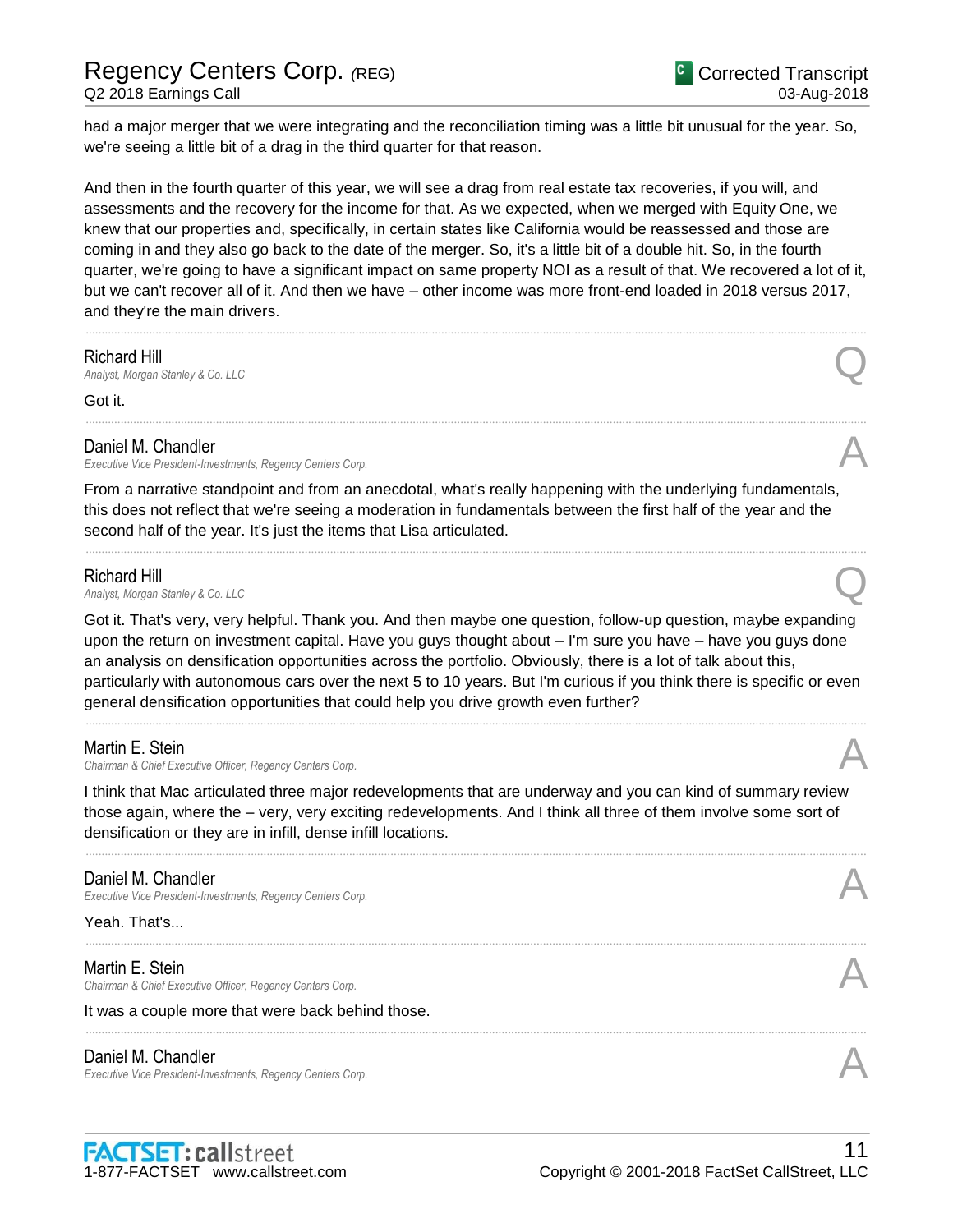Yeah, that's exactly right. We, as part of our day-to-day business, we're constantly evaluating our portfolio for densification opportunities. And in many cases, we've seen cities actually really just prescribe to us additional entitlements, even unsolicited, and they're doing that to encourage housing and as part of the general plan updates.

You can't access them all right away. Oftentimes, it takes the expiration of an anchor lease. And so, we note when that happens and we start to plan ahead for that. So we've done that in quite a few cases, but there will be a sort of a methodological approach to it, which will happen over time. But we definitely think there are some opportunities and our teams are keenly focused on them.

......................................................................................................................................................................................................................................................

## Martin E. Stein

*Chairman & Chief Executive Officer, Regency Centers Corp.* A

And as we stated in the past, we have hired a Senior Vice President of Mixed-Use that works directly with Mac, who has extensive experience in the multi-family sector. And I will say we've got great properties, some with great potential, but these especially vertical mixed use projects are complicated, they're challenging, they're easier to talk about than to make happen, they take years to create and bring to fruition. We try to right size and have a very practical approach, we're making good progress on a number of these, and to underestimate what's involved in making them successful would – anybody doing that, it would be a mistake, because there's not a...

......................................................................................................................................................................................................................................................

......................................................................................................................................................................................................................................................

**Richard Hill**<br>Analyst, Morgan Stanley & Co. LLC *Analyst, Morgan Stanley & Co. LLC* Q

Understood. Thank you, guys. I appreciate all the additional color.

## Martin E. Stein

*Chairman & Chief Executive Officer, Regency Centers Corp.* A

Thank you.

**Operator**: [Operator Instructions] Our next question comes from Mike Mueller with JPMorgan. Please proceed with your question.

......................................................................................................................................................................................................................................................

......................................................................................................................................................................................................................................................

......................................................................................................................................................................................................................................................

......................................................................................................................................................................................................................................................

## Michael W. Mueller

*Analyst, JPMorgan Securities LLC* Q

Hi. A couple of questions here. First of all, on the extra lease accounting items for the expense, what's the geography of where that's going to show up in the income statement going forward in 2019?

## Lisa Palmer

**President & Chief Financial Officer, Regency Centers Corp.** 

### It will be in G&A.

Michael W. Mueller *Analyst, JPMorgan Securities LLC* Q

Well, G&A. Okay. And then it was touched on before with the rent spreads, and I know there was a high singledigit number that was thrown out there. If you go through and you strip out the impact of the repositions that you were talking about and just look at the spreads minus that, would they be in that upper single-digit close to double-digit level?

......................................................................................................................................................................................................................................................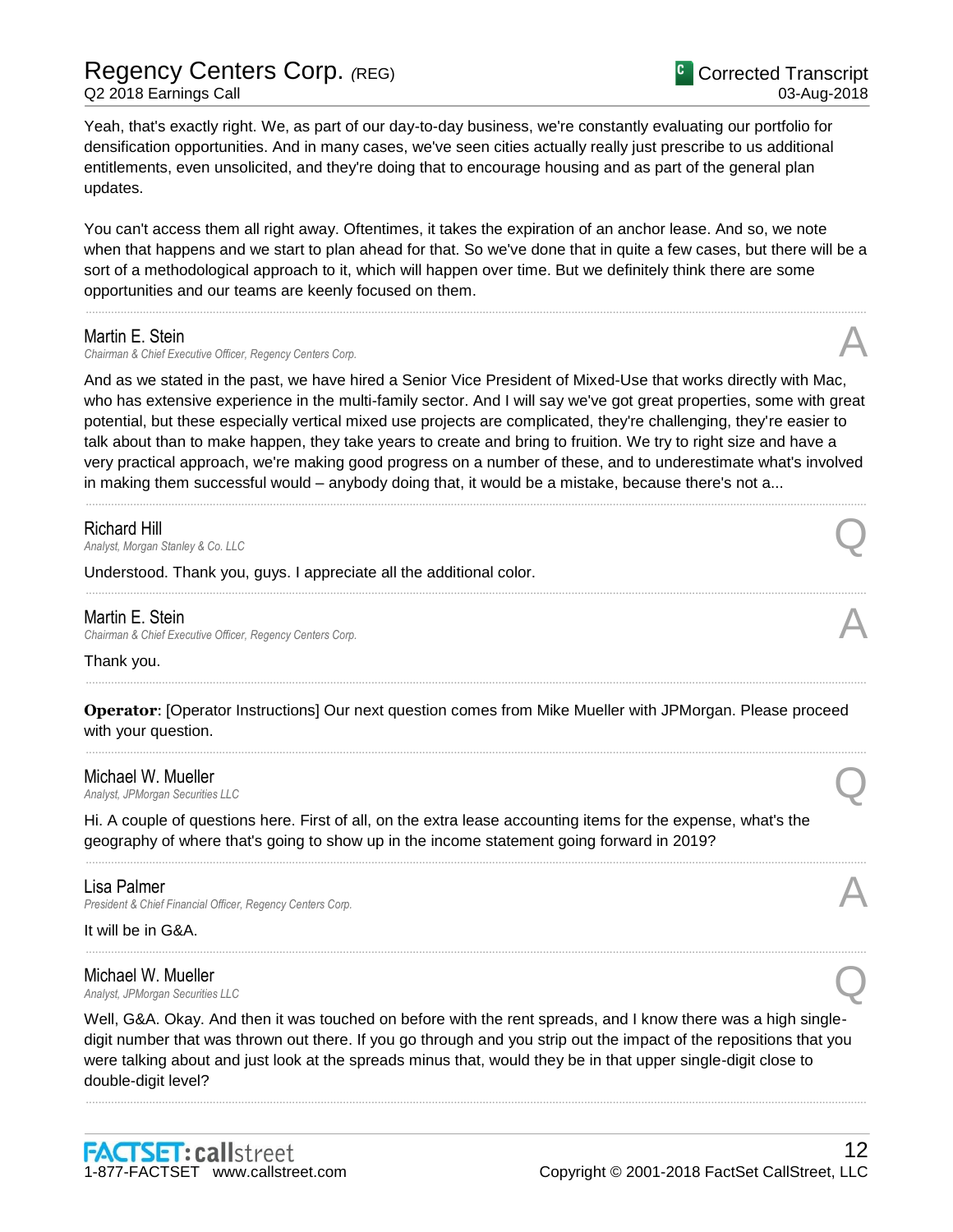## Lisa Palmer

**President & Chief Financial Officer, Regency Centers Corp.** 

I'm not sure we fully understand what you're asking, Mike.

# Michael W. Mueller

*Analyst, JPMorgan Securities LLC* Q

So, your rent spreads are mid single-digits, and you went through, there was a bunch of caveats as to why they moderated, if you would take the repositioning aspect of that out that was weighing on it. With that, all of a sudden if you had no redev in there, would your spreads be closer to that double-digit level?

......................................................................................................................................................................................................................................................

......................................................................................................................................................................................................................................................

# Michael Mas

*Managing Director of Finance, Regency Centers Corp.* A

Mike, this is Mike. I'll jump in here. There's really – in this particular quarter, it really is a mix issue. We are seeing some active leases that we're signing in anticipation of potential repositioning. Oftentimes these are happening two to three, maybe four years in advance of when we start a redevelopment. That's how long it takes to position some properties for redevelopment. So, to answer your direct question in the math of this particular quarter, not seeing a lot of material change in how you slice and dice that particular population. But we are seeing an impact to lease spreads metric when we make some of these decisions.

And on a trailing 12-month basis, what's important is, we're posting a least metric number that is in excess of what we did this quarter. And as Hap mentioned earlier, our net effective rent spreads are in the 15% range which we feel really good about.

......................................................................................................................................................................................................................................................

# **Michael W. Mueller**<br>Analyst, JPMorgan Securities LLC *Analyst, JPMorgan Securities LLC* Q Got it. Okay. That was it. Thank you. ...................................................................................................................................................................................................................................................... Michael Mas **Managing Director of Finance, Regency Centers Corp.** Thanks, Mike. ......................................................................................................................................................................................................................................................

Martin E. Stein *Chairman & Chief Executive Officer, Regency Centers Corp.* A

Thanks, Mike.

**Operator**: Ladies and gentlemen – oops, someone jumped into queue. Our next question comes from Chris Lucas with Capital One Securities. Please proceed with your question.

......................................................................................................................................................................................................................................................

......................................................................................................................................................................................................................................................

Chris R. Lucas *Analyst, Capital One Securities, Inc.* Q

Good morning, everybody. Just a quick question on the – follow-up on the same-store NOI guidance for the back half of the year question. You mentioned a number of items that are contributing to sort of the expected deceleration. But I guess more – the question I have is really more about rent commencement timing. You have a pretty good handle on that and there's been a number of your peers who've talked about the permitting issues

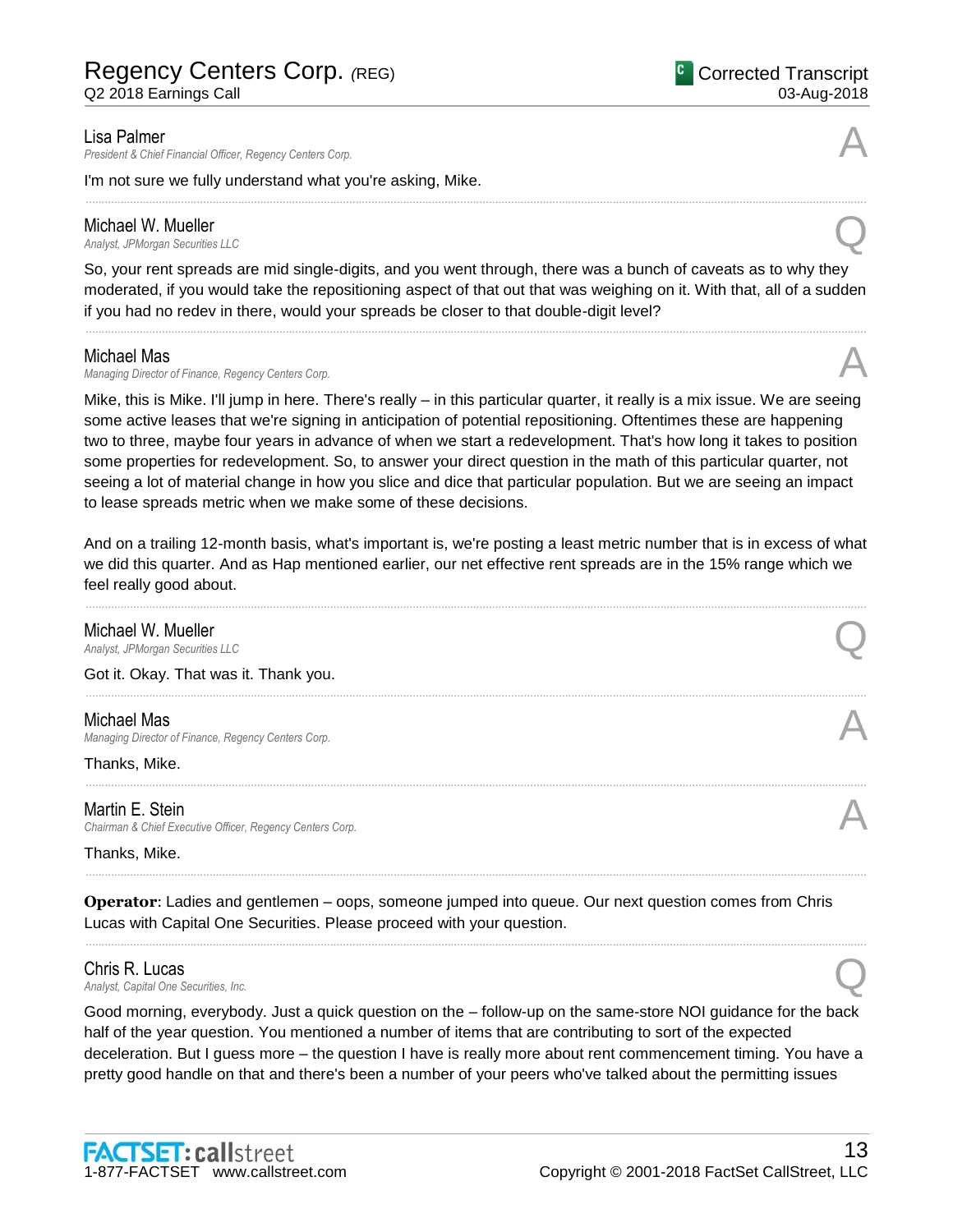half of the year. What are you guys saying?

**President & Chief Financial Officer, Regency Centers Corp.** 

Lisa Palmer

| We do have a pretty good handle. And trust me Chris, I ask the question pretty frequently on what – really the<br>main drivers are the anchor rent commencements that are expected to happen in the back half of the year, and<br>we feel really confident and good in our projections for when this will happen. |  |
|-------------------------------------------------------------------------------------------------------------------------------------------------------------------------------------------------------------------------------------------------------------------------------------------------------------------|--|
| Chris R. Lucas<br>Analyst, Capital One Securities, Inc.                                                                                                                                                                                                                                                           |  |
| Okay. And then just a quick follow-up.                                                                                                                                                                                                                                                                            |  |
| Martin E. Stein<br>Chairman & Chief Executive Officer, Regency Centers Corp.                                                                                                                                                                                                                                      |  |
| Not that                                                                                                                                                                                                                                                                                                          |  |
| Lisa Palmer<br>President & Chief Financial Officer, Regency Centers Corp.                                                                                                                                                                                                                                         |  |
| Not that there is some risk, but it could slip.                                                                                                                                                                                                                                                                   |  |
| Martin E. Stein<br>Chairman & Chief Executive Officer, Regency Centers Corp.                                                                                                                                                                                                                                      |  |
| Orders now taking a while to happen, but we feel pretty good about the timing that we're projecting.                                                                                                                                                                                                              |  |
| Chris R. Lucas<br>Analyst, Capital One Securities, Inc.                                                                                                                                                                                                                                                           |  |
| Okou thooke, And just a quick and I missed the seriest Let the beginning of the sell. Poulded's know if you've                                                                                                                                                                                                    |  |

that they've experienced and the timing issues that are going into sort of the uncertainty they have with the back

......................................................................................................................................................................................................................................................

Okay, thanks. And just a quick one, I missed the earliest – or the beginning of the call. So, I don't know if you've touched on this, but a number of the projects either delivered with a slightly higher – well, a couple of projects either delivered with slightly higher than previously sort of projected yields, or are trending towards higher yields, anything in particular that's driving that other than just better rents? ......................................................................................................................................................................................................................................................

# Daniel M. Chandler

*Executive Vice President-Investments, Regency Centers Corp.* A

In one case it was actually a reduction in cost. We were able to get back some contingency that was unspent, and the other piece slightly better rents. So, there isn't a broad theme there, those are specific and we were glad to see those results.

......................................................................................................................................................................................................................................................

# Martin E. Stein

*Chairman & Chief Executive Officer, Regency Centers Corp.* A

Well, that is an example where we were able to take money from contingency where we are planning for these significant increases that are occurring in construction cost.

......................................................................................................................................................................................................................................................

# Lisa Palmer

**President & Chief Financial Officer, Regency Centers Corp.** 

Corrected Transcript 03-Aug-2018